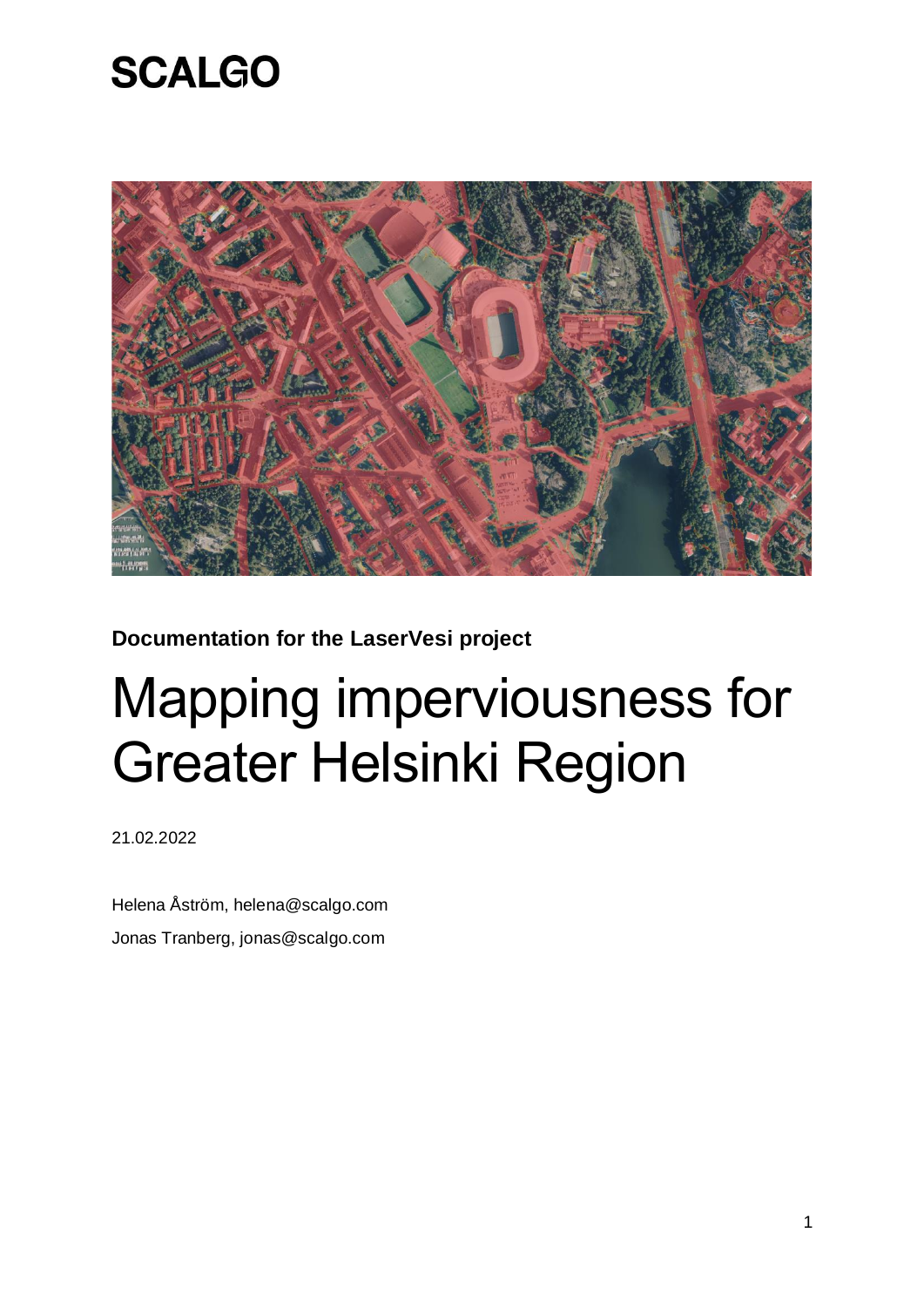### **Table of Contents**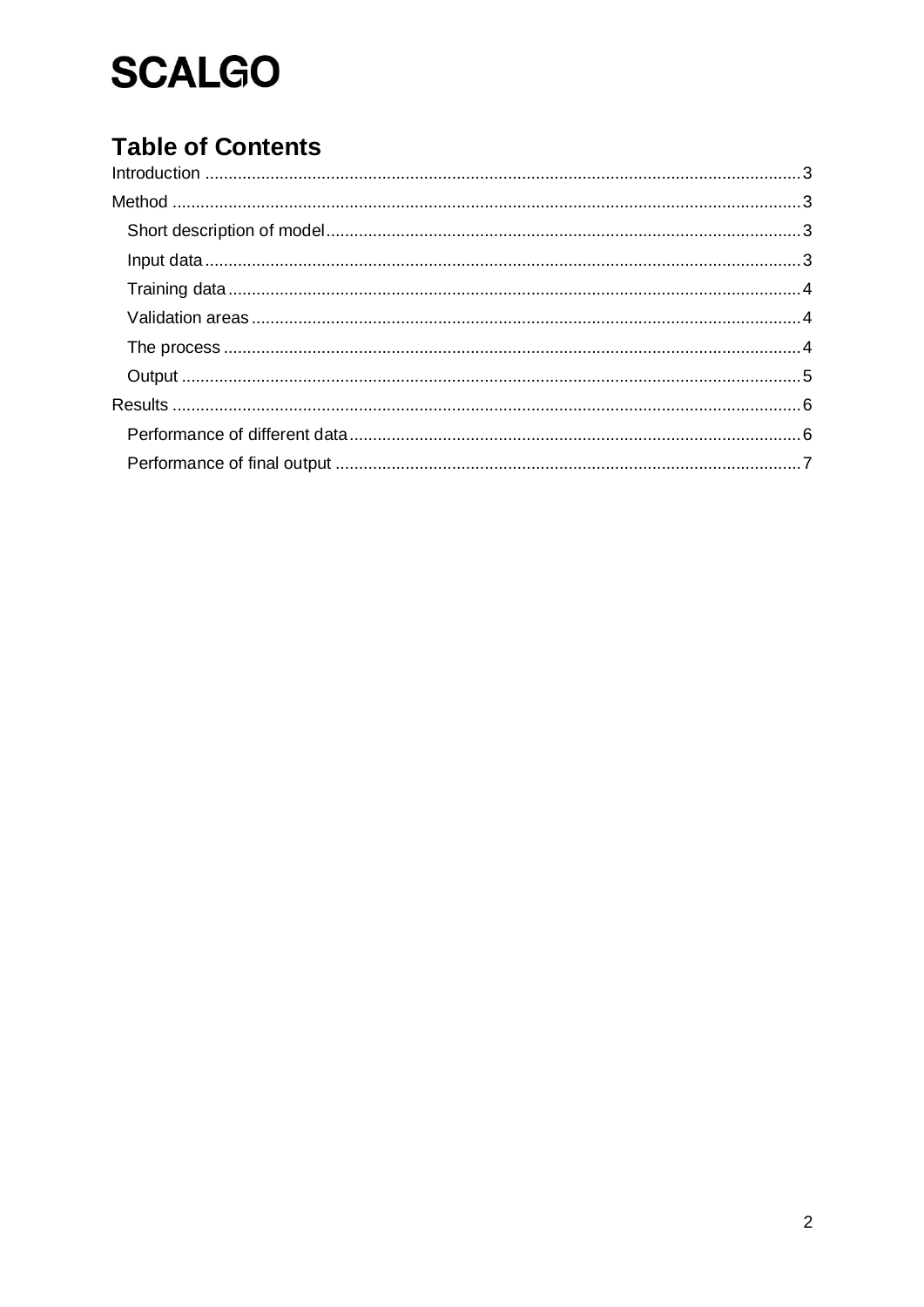### <span id="page-2-0"></span>**Introduction**

Artificial impervious surfaces increase in cities, and this contributes to challenges with surface water runoff, including capacity issues in drainage systems, increased overflow to recipients, and flooding. Land cover data, describing pervious areas (e.g. bare land, vegetation) and impervious areas (e.g. paved roads, buildings), is important input for surface water and drainage modelling, and decisions taken therefrom.

In 2021, The Ministry of Agriculture and Forestry of Finland financed an innovation project, called LaserVesi, partnering the Finnish Environment institute (SYKE), the Utility company Helsinki Region Environmental Services Authority (HSY), City of Helsinki, and SCALGO that specializes in large scale analysis of geographic data.

The project tests the applicability of new data from the National Laser Scanning and Aerial Imaging Program to support water management. One of the goals in the project, was to test a deep learning model for more mapping imperviousness in Greater Helsinki Region.

Results in this pilot project were produced in the period February 2021-September 2021.

### <span id="page-2-1"></span>**Method**

#### <span id="page-2-2"></span>**Short description of model**

A UNET based "Convolutional Neural Network" model, developed by SCALGO in close cooperation with Aarhus University, was used for mapping imperviousness. Output is presented as probability of imperviousness per pixel.

UNET has become a standard when using a training-based approach to segment raster data. The power of UNET, or any other CNN based architecture, over other learning-based methods, is the way that it integrates the context of a single pixel prediction over multiple scales, such that information in the neighbourhood of the predicted pixel, is used in the output prediction in an efficient manner.

#### <span id="page-2-3"></span>**Input data**

Two different input sources were used:

- 1. Orthophotos in 4 bands, namely the RGB channels and the Near-Infrared channel
- 2. A raster-based Lidar point cloud, describing the changes in terrain. That is, we first create 2 rasters from the raw point cloud: A raster based on all the points and a raster based on only ground points, which is then smoothed. Then we subtract the second raster from the first to create a raster describing the high frequency changes in the terrain, while ignoring the general (low frequency) elevation.

In the LaserVesi project, several data sets were tested to evaluate if the choice of input data influences the accuracy. Following data sets were used: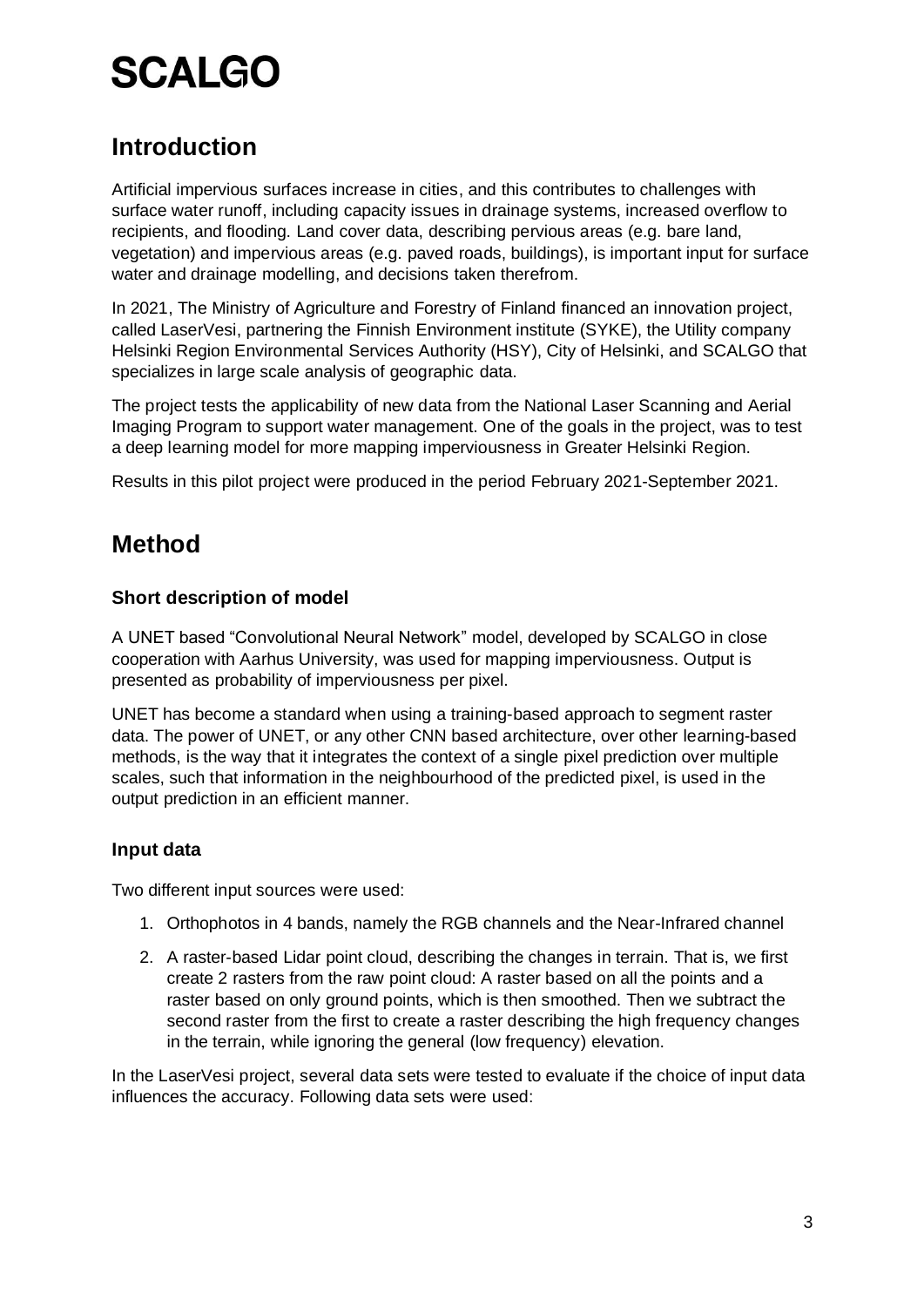

#### <span id="page-3-0"></span>**Training data**

The model was originally trained with high-quality land cover polygons produced manually by Skanderborg Water Utility. Other contributors of training data include water utilities KLAR, FORS, SAMN, HOFOR, and the engineering company Krüger.

In the LaserVesi project, further training data was acquired to describe the underlying land cover, which are then used to label individual pixels. Among these sources are:

- Polygons derived from the existing Land Cover map of the Greater Helsinki region.
- Annotation made in cooperation with Special Minds in Aarhus, Denmark, covering both areas in Denmark and Finland.

#### <span id="page-3-1"></span>**Validation areas**

Several validation polygons were used, both during training to gauge the progress of improvement and after training to evaluate the general performance of the model. All these areas were hand-picked by us SCALGO or the LaserVesi project team.

#### <span id="page-3-2"></span>**The process**

The final model was produced through a series of iterations, each consisting of the following steps.

- 1. Select a training set
- 2. Train the model
- 3. Evaluate the model and modify the training set to cover for errors

This process was repeated until the model was deemed fit for production.

In the figure below is an example of one validation area and how the result developed throughout different iterations: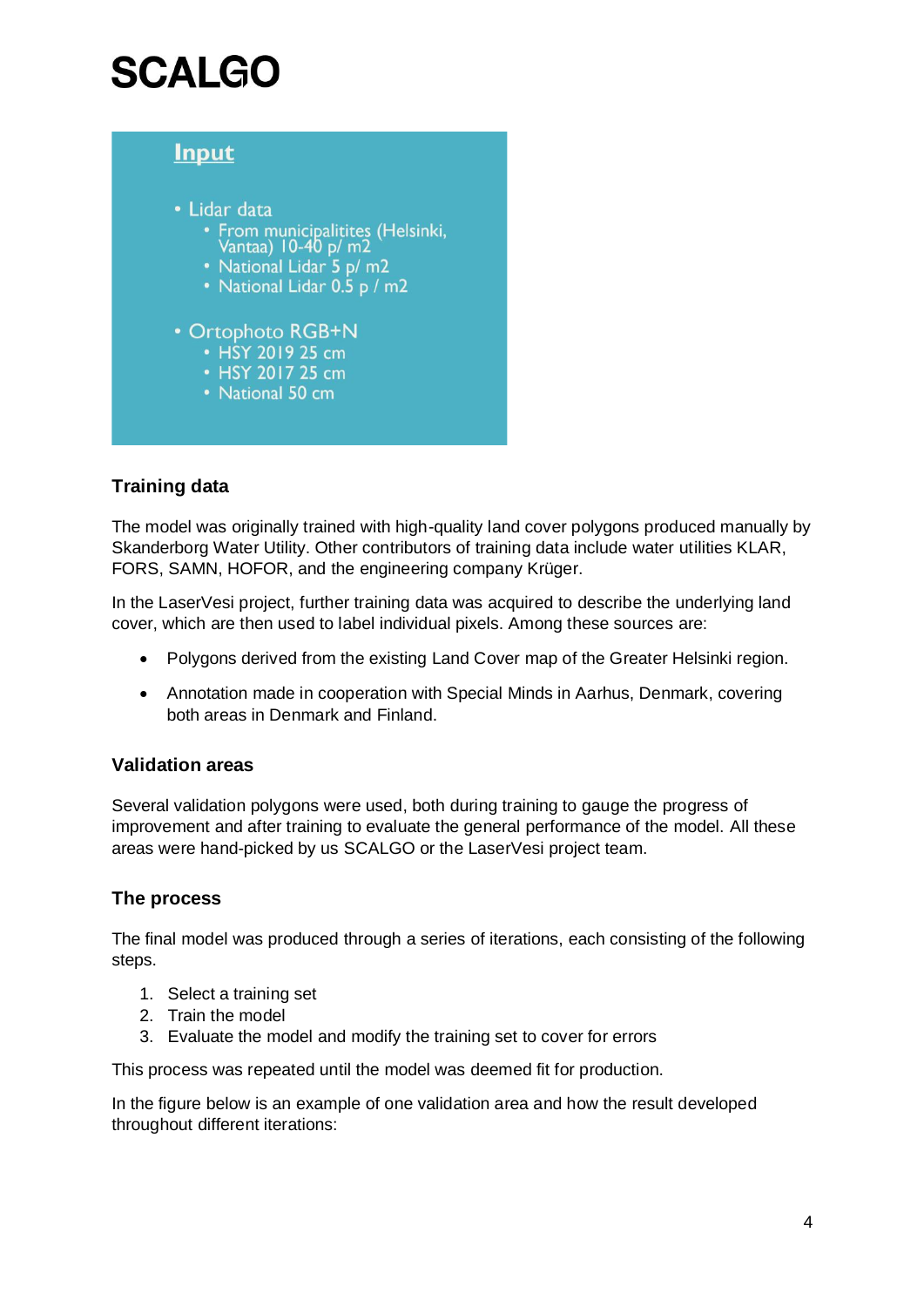

#### <span id="page-4-0"></span>**Output**

The model produces a raster where each pixel (of size 0.2m) represents the probability of that pixel being impervious areas. This is also the format, which is delivered to LaserVesi, abait in a single byte resolution resulting in 254 different probability values.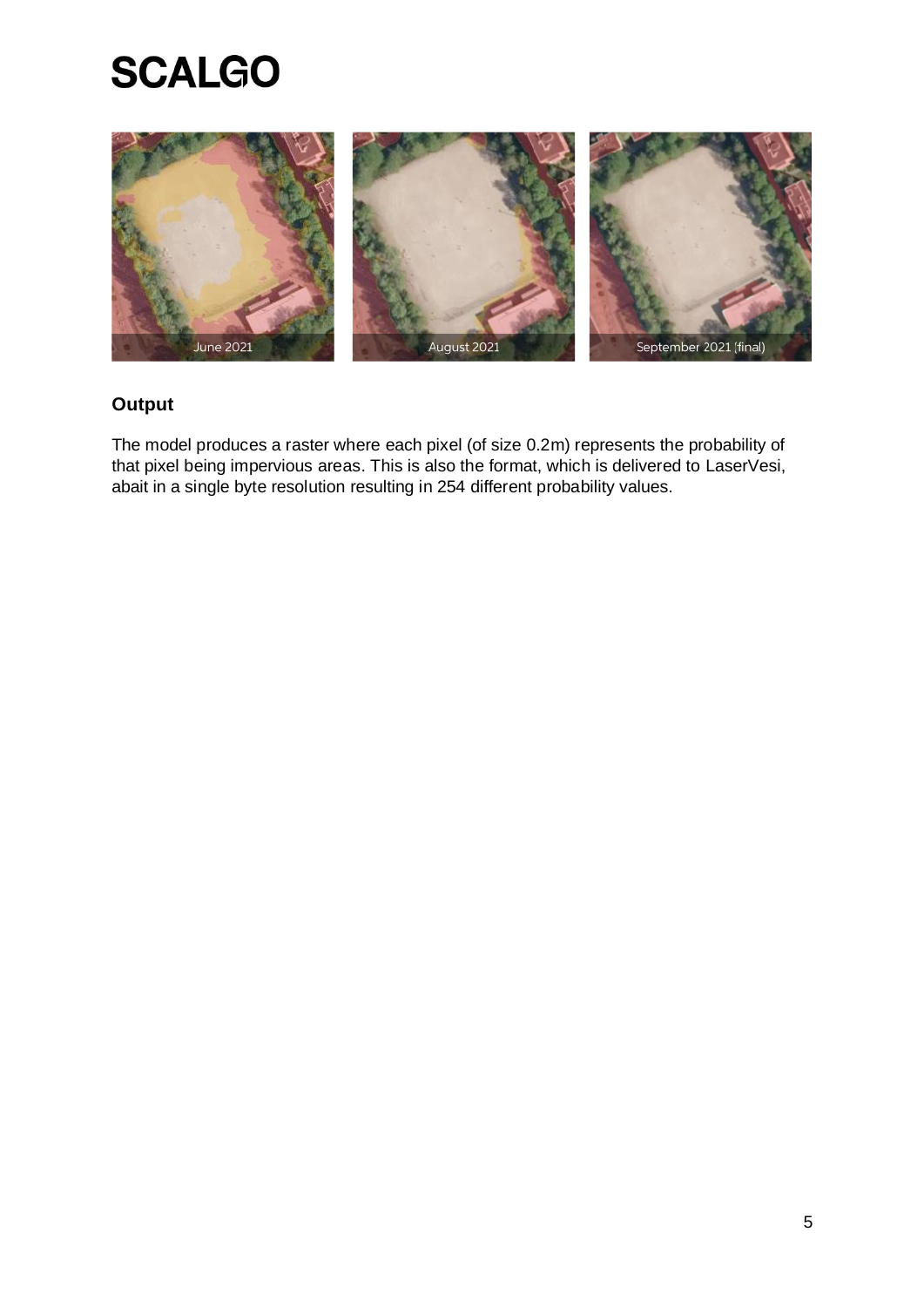### <span id="page-5-0"></span>**Results**

#### <span id="page-5-1"></span>**Performance of different data**

The project tested the performance of the model with combinations of different data sets. Four different combinations were used:

| Data                         | <b>HLHO</b> | <b>SLHO</b>               | <b>SLLSO</b>              | <b>SLSO</b> | <b>SLHOS</b> |
|------------------------------|-------------|---------------------------|---------------------------|-------------|--------------|
| HSY 2019 orthophotos         | X           | $\boldsymbol{\mathsf{x}}$ |                           |             | X            |
| HSY 2017 orthophotos         | X           | $\boldsymbol{\mathsf{x}}$ |                           |             |              |
| MML 50cm orthophotos         |             |                           | X                         | X           |              |
| HSY lidar (Vantaa, Helsinki) | X           |                           |                           |             |              |
| MML lidar high res (5p/m2)   |             | $\boldsymbol{\mathsf{x}}$ |                           | X           | X            |
| MML lidar low res (0.5p/m2)  |             |                           | $\boldsymbol{\mathsf{x}}$ |             |              |
| Extra SM training data       |             |                           | $\boldsymbol{\mathsf{x}}$ | X           | X            |

The performance of these combinations, i.e., how well the model performs on selected validation areas and on average, is presented in the table below:

| <b>Validation sets</b>    | <b>SLHOS</b> | <b>SLSO</b> | <b>SLLSO</b> | <b>SLHO</b> | <b>HLHO</b> |
|---------------------------|--------------|-------------|--------------|-------------|-------------|
| bare-road-1               | 0.826146     | 0.957192    | 0.946052     | 0.724115    |             |
| helsinki-bare-bare-land-1 | 0.995883     | 0.998845    | 0.999992     | 0.665924    |             |
| helsinki-bare-bare-land-2 | 0.977454     | 0.966069    | 0.995494     | 0.497285    |             |
| helsinki-bare-bare-land-3 | 0.687629     | 0.776766    | 0.7715       | 0.755569    |             |
| helsinki-bare-bare-land-4 | 0.859525     | 0.957295    | 0.956431     | 0.838789    |             |
| helsinki-bare-bare-land-5 | 0.898011     | 0.912179    | 0.930494     | 0.788675    |             |
| helsinki-bare-bare-land-6 | 0.764951     | 0.809298    | 0.782617     | 0.705408    |             |
| helsinki-bare-bare-land-7 | 0.989168     | 0.948596    | 0.985956     | 0.742166    | 0.424307    |
| helsinki-other-imp-val-1  | 0.98353      | 0.977636    | 0.952728     | 0.902256    |             |
| helsinki-other-imp-val-2  | 0.99716      | 0.999934    | 0.998648     | 0.991008    | 0.847214    |
| helsinki-other-imp-val-3  | 0.88876      | 0.903356    | 0.865141     | 0.882702    | 0.932319    |
| paved-road-1              | 0.981254     | 0.631425    | 0.792785     | 0.986755    |             |
| mean                      | 0.904123     | 0.903216    | 0.91482      | 0.790054    |             |
| mean_aggr                 | 0.953662     | 0.952343    | 0.956703     | 0.740998    |             |